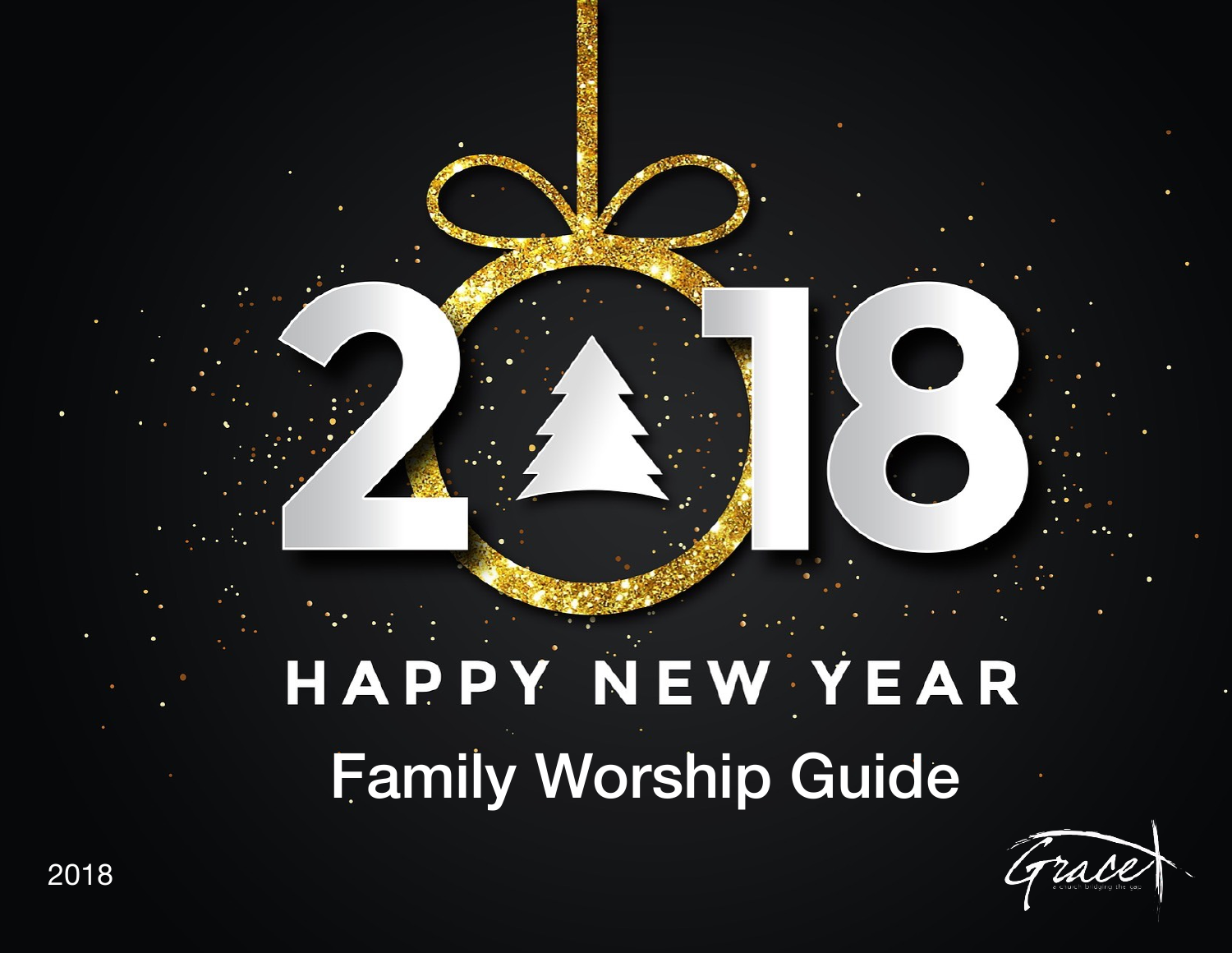#### **Time for a New Start!**

Wow, another year has come and gone! New Year's is an excellent time to reflect on the past and prepare for the future knowing that God will be faithful to His own in this coming year just as He has been in throughout the past.

Read the verse below (Psalm 9:1-2) and remember together God's wonderful deeds that He has shown you and your family in throughout 2017.

## **Psalm 9:1-2**

I will give thanks to the LORD with my whole heart; I will recount all of your wonderful deeds. I will be glad and exult in you; I will sing praise to your name, O Most High.

| What are a few of those wonderful deeds? |  |
|------------------------------------------|--|
|------------------------------------------|--|

| 1)           | $\mathbf{V}$ and $\mathbf{V}$ |
|--------------|-------------------------------|
|              |                               |
| $\mathsf{B}$ |                               |

# **Hope for the New Year**

Why would we have hope for 2018? I remember news headlines that declared, "Hope for the New Year!" But how can we have hope for the coming year?

What is true of 2018 that we can put our hope in?

- God is our Father
- Jesus is our Salvation
- The Holy Spirit dwells within His people
- God's Kingdom is advancing
- God's Word is living and active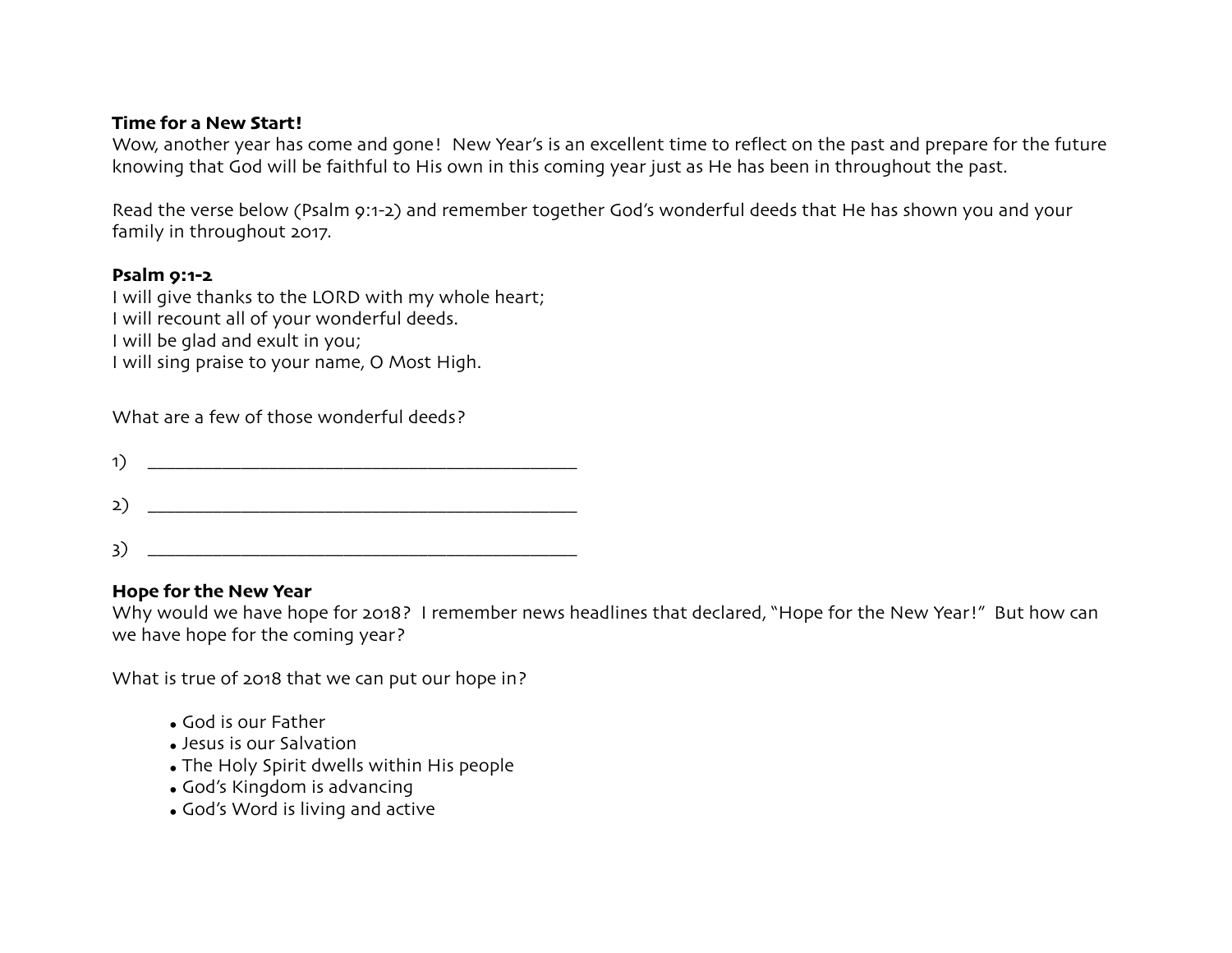### **Read Psalm 1 together:**

1 Blessed is the man who walks not in the counsel of the wicked, nor stands in the way of sinners, nor sits in the seat of scoffers;

2 but his delight is in the law of the LORD, and on his law he meditates day and night.

3 He is like a tree planted by streams of water that yields its fruit in its season, and its leaf does not wither. In all that he does, he prospers.

4 The wicked are not so, but are like chaff that the wind drives away.

5 Therefore the wicked will not stand in the judgment, nor sinners in the congregation of the righteous;

6 for the LORD knows the way of the righteous, but the way of the wicked will perish.

## **Study Guide:**

- 1. Did you learn something new?
- 2. Did a verse or idea capture your attention?